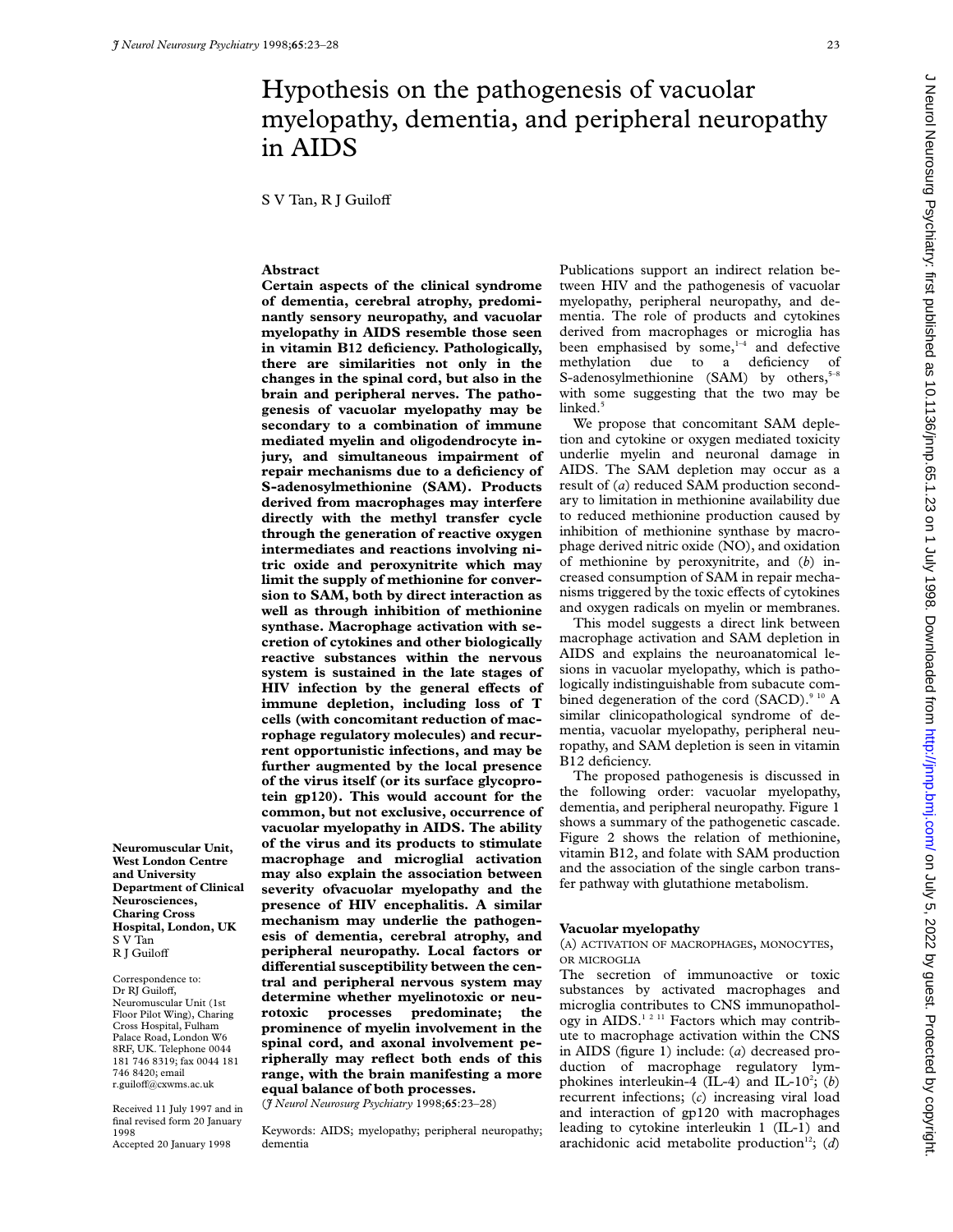

*Figure 1 Hypothesis on the pathogenesis of vacuolar myelopathy, dementia, cerebral atrophy, and peripheral neuropathy in HIV disease. A schematic representation.*

secretion of tumour necrosis factor- $\alpha$  (TNF $\alpha$ ) (also stimulated by IL-1).<sup>13</sup> TNF $\alpha$  up regulates the transcription of integrated HIV,<sup>14 15</sup> leading to a positive feedback cycle of  $TNFa$  production, HIV replication, and macrophage activation  $(fig 1)$ .

In vacuolar myelopathy, macrophages may be attracted to specific areas of cord by degenerating myelin (see section (C)on SAM depletion). If HIV by itself does not cause the changes found in vacuolar myelopathy, but when present within macrophages, augments their capacity to secrete myelinotoxic substances, several conflicting findings may be clarified; for instance, the apparent association between the presence of HIV infected macrophages and the severity of vacuolar change, $16$ the occurrence of vacuolar myelopathy in the absence of detectable HIV in the cord, the lack of correlation between the presence of coincidental HIV myelitis and the severity of vacuolar myelopathy,<sup>17 18</sup> and the frequent coexistence of HIV encephalitis (HIVE) and vacuolar myelopathy in AIDS.<sup>19</sup>

Astrogliosis in the brain in dementia and in cords with and without vacuolar myelopathy is common in AIDS. Macrophage-astroglial interactions are an important source of immunopathology.20 Coactivation of astrocytes by  $TNFa$  results in the secretion of other cytokines such as IL-6 and granulocytemacrophage colony stimulating factor (GM-CSF), which activate macrophages and microglia21 and which act synergistically with  $TNF\alpha$  to induce HIV-1 expression in macrophages.<sup>22</sup>

## (B) OLIGODENDROCYTE AND MYELIN INJURY AND VACUOLATION

The main pathological insult in vacuolar myelopathy is to myelin; axonal degeneration occurs secondarily in severe cases.<sup>9</sup> Tumour necrosis factor-á may play a major part in oligodendrocyte and myelin injury in vacuolar myelopathy and in the CNS in AIDS. It is produced by activated macrophages, microglia, astrocytes, and endothelial cells and causes myelin vacuolation of mouse spinal cord oligodendrocytes in vitro.<sup>23</sup> The presence of TNFa within macrophages and microglia in the lateral and posterior columns even in mild, presumably early, vacuolar myelopathy<sup>4</sup> is consistent with its direct role in the pathogenesis of myelin vacuolation in vacuolar myelopathy.

The viral surface glycoprotein gp120 may bind to oligodendroglia, $24$  and to peripheral myelin associated glycoprotein.<sup>25</sup> Infected macrophages expressing gp120 may similarly bind to, and damage, such glycoproteins on oligodendrocytes and central myelin. Alternatively, gp120 bound to myelin glycoproteins may be ingested by scavenging macrophages attracted by damaged myelin. Macrophages may act as antigen presenting cells, thus further enhancing the immune reaction, in conjunction with  $TNF\alpha$  mediated upregulation of MHC class II antigen expression (fig 1). $26$  Oligodendrocytes in transgenic mice with a vacuolar myelopathy express HIV-1 proteins.<sup>27</sup>

The generation of reactive oxygen intermediates and other reactive species—such as NO and peroxynitrite—by activated macrophages and microglia may damage myelin and membranes. Nitric oxide production is stimulated by many substances including  $TNF\alpha$ ,<sup>28</sup> interferon- $\gamma$  (IFN $\gamma$ ),<sup>29</sup> lipopolysaccharide,<sup>29</sup> IL-1, $30$  interactions with astroglial cells, $20$  and perhaps arachidonic acid.<sup>31</sup>

Peroxynitrite, a powerful oxidant formed by combination of NO with the superoxide free radical, can attack a wide range of biological targets including thiols,<sup>32</sup> lipids,<sup>33</sup> methionine,<sup>3</sup>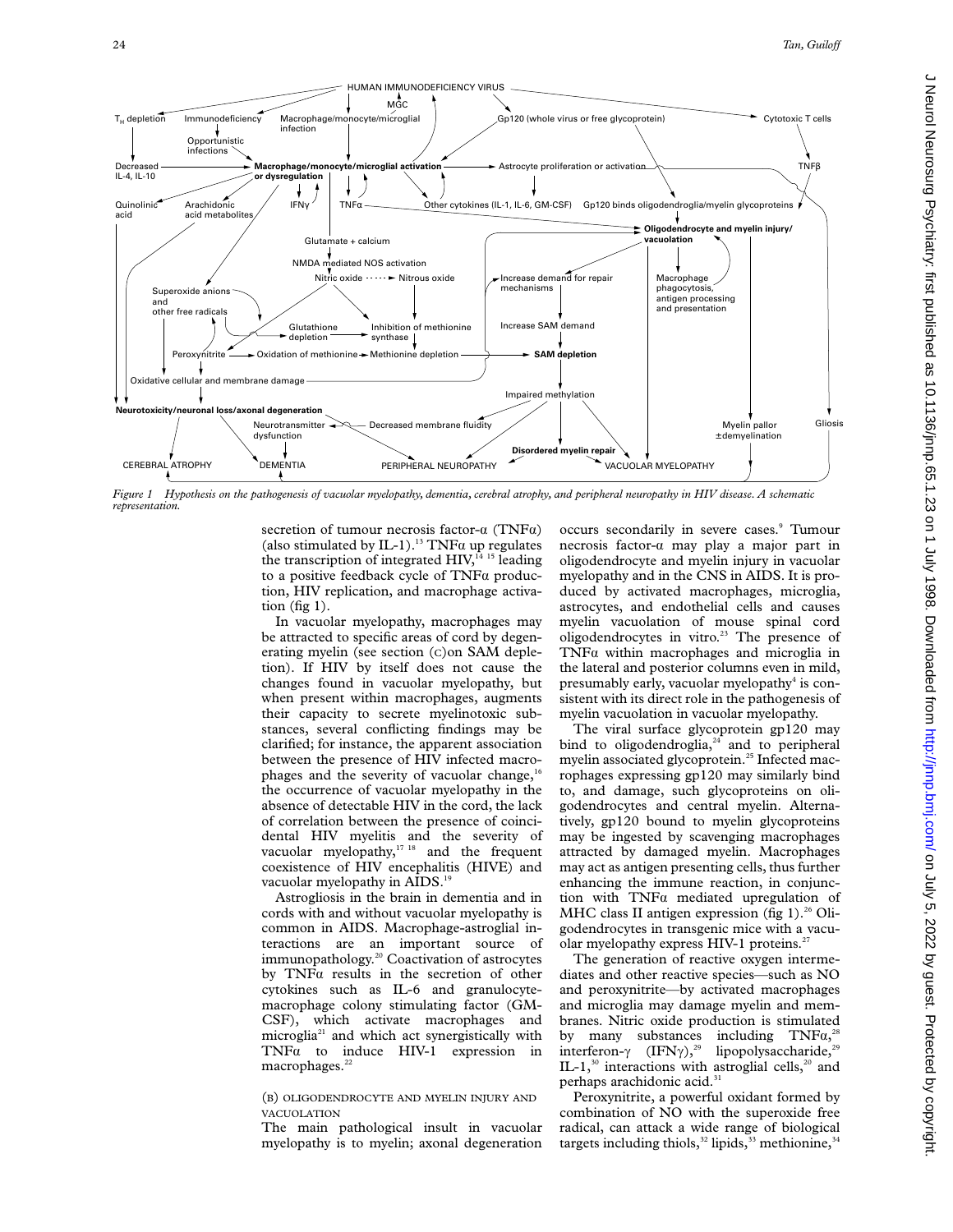

*Figure 2 The single carbon (methyl) transfer pathway. Relation with B12 and glutathione metabolism. (Modified from Surtees 1993, Bottiglieri et al 1994, and Castagna et al 1995.7 8 10)*

and methionine residues on proteins and peptides.35 Also, peroxynitrous acid produces the highly reactive hydroxyl free radical (fig 1).35 36 Such oxidative damage to the membranes of oligodendrocytes will result in an increased demand for SAM for repair (see later) and increased consumption of antioxidants such as glutathione (GSH, fig 2).

Other factors capable of mediating oligodendrocyte injury include TNFâ produced by activated lymphocytes, and antibody dependent cell mediated cytotoxicity. TNFâ causes oligodendrocyte apoptosis.37 The production of intrathecal antibody<sup>38</sup> to HIV raises the possibility that natural killer cells bearing antibodies to gp120 may attack oligodendrocytes with myelin associated glycoproteinbound gp120 on their surface. As vacuolar myelopathy is not associated with significant inflammatory infiltrates,  $TNF\beta$  and lymphocyte cytotoxicity are likely to play only subsidiary roles in its pathogenesis.

# (C) S-ADENOSYLMETHIONINE (SAM) DEPLETION

The mechanisms for SAM depletion and the links with the products of activated macrophages and microglia in HIV disease will be outlined. A possible explanation for the observations made on the concentrations of various components of the methyl transfer cycle in these patients, some of whom had myelopathy<sup>568</sup> will also be suggested.

SAM is the mammalian "universal" methyl group donor in the brain, and is responsible for the biological methylations that modify proteins (including myelin basic protein), nucleic acids, fatty acids, porphyrins, phospholipids, polysaccharides, and biogenic amines such as catecholamines.<sup>10 39</sup> A SAM deficiency is critical to the development of demyelination in cobalamin (vitamin B12) deficiency.10 40 It may also be essential to the pathogenesis of vacuolar myelopathy.<sup>5</sup>

Comparisons of CSF concentrations of the components of the methyl transfer pathway in HIV seropositive patients with neurological disease and HIV seronegative controls show decreased SAM,<sup>568</sup> increased S-adenosylhomocysteine (SAH) and reduced SAM/SAH (methylation) ratio,<sup>6</sup> normal homocysteine,<sup>8</sup> and normal or occasionally low methionine (fig  $2$ ).<sup>5</sup> Decreased concentrations of folate in CSF were found by some authors<sup>5</sup> but not by others.<sup>8</sup> Studies of the components of the trans-sulphuration pathway, showed decreased concentrations of glutathione and cysteinyl glycine but normal concentrations of cysteine in CSF (fig 2).<sup>8</sup>

The low concentrations of SAM in patients with HIV with neurological disease may be caused by excessive consumption of SAM in methylation reactions for repair of immunological damage to the  $CNS$ .<sup>5</sup> The reasons for the apparent inability of the methyl transfer cycle to generate sufficient SAM are unknown. The linear relation between SAM and methionine concentrations in CSF in patients with HIV but not in controls suggests that the availability of methionine may be limiting the production of SAM.<sup>5</sup> The reasons for limitation of methionine availability are unclear. A deficiency of 5-methyltetrahydrofolate induced by macrophage secreted neopterin has been suggested, $5$  but there is no evidence of folate deficiency in patients with HIV with neurological complications (including myelopathy).<sup>8</sup>

The supply of methionine is determined by the activity of the vitamin B12 dependent methionine synthase, acting on homocysteine (fig 2). The diet<sup>41</sup> is unlikely to be an adequate source, as the neurological consequences of SAM deficiency occur when methionine synthase is inhibited by B12 or folate deficiency or nitrous oxide misuse.<sup>42 43</sup>

Vitamin B12 deficiency may exacerbate SAM deficiency in some patients, but it cannot be the primary cause. Firstly, most patients with vacuolar myelopathy do not have B12 deficiency.<sup>9 18</sup> Secondly, although B12 deficiency is common in AIDS,<sup>44</sup> those shown to be SAM deficient were B12 and folate replete.<sup>68</sup>

Limitation in the bioavailability of methionine may relate to the production of NO and peroxynitrite by activated macrophages and microglia. Peroxynitrite oxidises methionine to ethylene or methionine sulphoxide.<sup>34</sup> This powerful oxidant may be generated in the vicinity of activated macrophages which are capable of secreting NO and superoxide simultaneously, and is likely to cause local reduction in methionine concentrations.

Bovine heart cytochrome c oxidase catalyses the reduction of NO to nitrous oxide in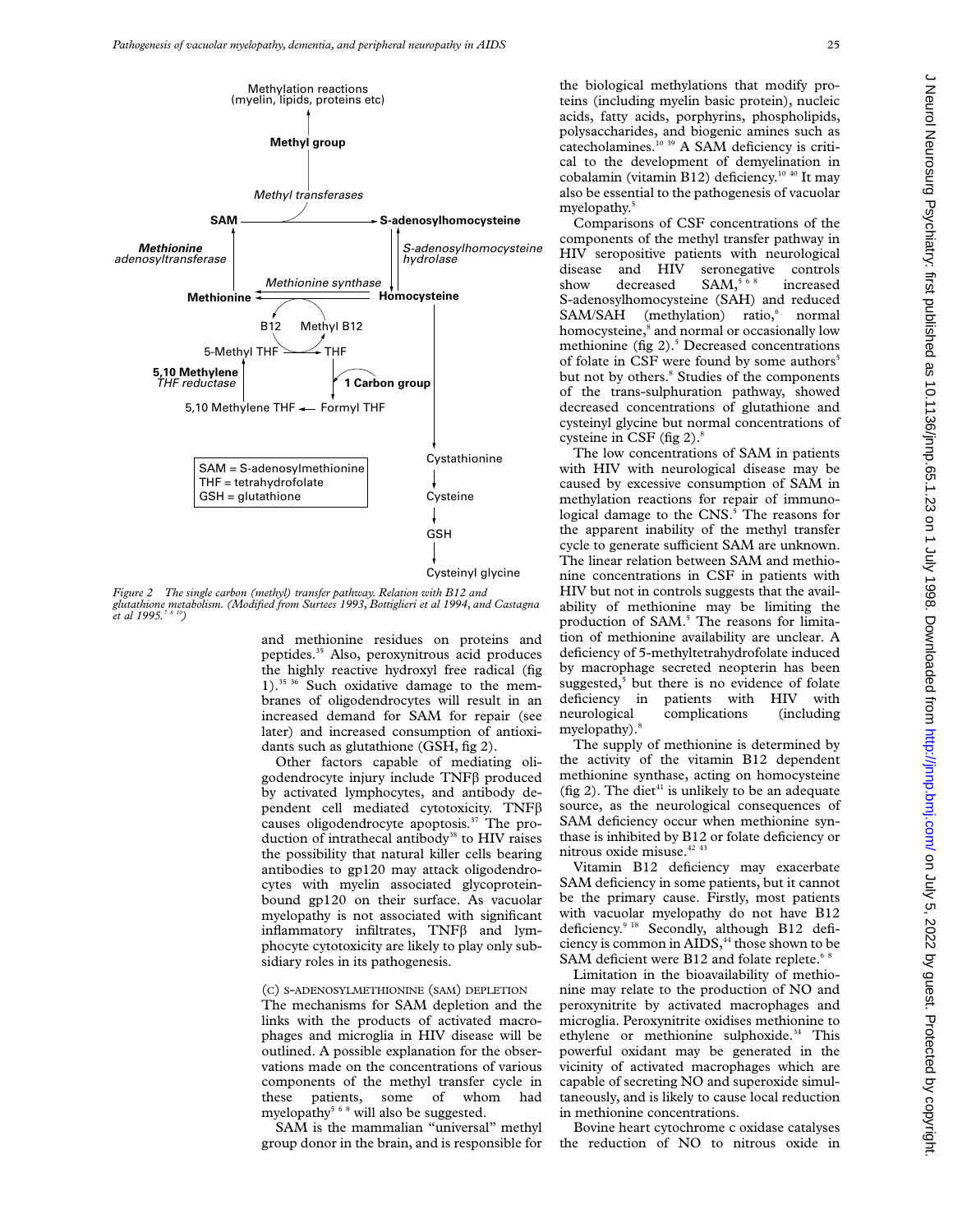anaerobic conditions,<sup>45</sup> raising the further possibility that NO derived from macrophages gives rise to nitrous oxide in vivo with consequent methionine synthase inhibition and neurological sequelae—such as SACD—as seen in nitrous oxide misuse.<sup>42 43</sup> Also, NO itself may cause a rapid dose dependent inhibition of methionine synthase.<sup>46</sup> Reduced CNS concentrations of glutathione in patients with HIV may further contribute to impairment of methionine synthase activity.<sup>8</sup> <sup>47</sup>

Methionine synthase inhibition in isolation normally causes a rise in homocysteine concentrations, but this was not found.<sup>8</sup> Homocysteine concentrations may be kept within normal limits by several mechanisms. Firstly, with the production of oxygen radicals by macrophages in AIDS, homocysteine may be consumed by the trans-sulphuration pathway to replenish falling concentrations of the antioxidant glutathione, which was found to be low in these patients (fig 2). <sup>8</sup> Secondly, the kinetics of the enzyme SAH hydrolase (fig 2) favour the formation of SAH, the reaction in vivo being normally driven in the opposite direction (of homocysteine) only by the rapid removal of homocysteine and adenine.<sup>10</sup> Normal or rising homocysteine concentrations would therefore be expected to favour the conversion of homocysteine to SAH. This may also account for the high concentrations of SAH and low methylation ratio.<sup>6</sup>

Thus, in AIDS, macrophage derived products in the CNS may lead to increased consumption of SAM, and simultaneously limit its production. Where SAM deficiency is sustained chronically, this may lead to the clinical and pathological changes of vacuolar myelopathy. Such a link between macrophage activation and SAM metabolism may account for the high incidence of vacuolar myelopathy in AIDS, as well as its occurrence in immunosuppressed HIV seronegative people.<sup>48</sup>

## **Dementia and cerebral atrophy**

The brains of patients with AIDS with dementia or cerebral atrophy show varying degrees of demyelination, neuronal loss, gliosis, microglial activation, multinucleated giant cells, and detectable HIV antigen or RNA.<sup>49 50</sup> Probable mechanisms responsible for the non-specific neuropathological changes are as follows: ( *a* ) the gliosis results from astrocyte proliferation in response to  $TNF\alpha^{51}$ ; (b) the myelin pallor may be due to SAM deficiency or the production of  $TNF\alpha$  or other cytokines and oxygen radicals<sup>11 52</sup>; and (*c*) the neuronal loss<sup>53</sup> may be due to local production of neurotoxins such as<br>quinolinic  $\arctan s$  are acchidonic acid quinolinic acid,<sup>54</sup> arachidonic acid metabolites, $^{20}$  free radicals, and NO.<sup>28</sup> NO, produced by certain types of neurons $36$  as well as macrophages, microglia, and astrocytes, may also mediate the neurotoxicity of  $gp120$ .<sup>51</sup>

The presence and degree of dementia and/or cerebral atrophy cannot be correlated specifically with any one neuropathological feature.3 50 Several explanations could be forwarded.

Firstly, the neurological features may be the product of variably contributing factors, in

each person (fig 1). Gliosis, myelin pallor, or neuronal loss may be more prominent in some patients, whereas in others multinucleated giant cells and microglial nodules may predominate if the level of productive viral infection is high. The degree of SAM deficiency may contribute to the extent of demyelination. In B12 deficiency, demyelination may vary from small, often perivascular, foci to dissemination over wide areas of the corona radiata, sometimes accompanied by diffuse gliosis,56 closely resembling descriptions in  $\widetilde{A}$ IDS.<sup>57</sup>

Secondly, impairment of neurotransmitter function (as in SAM deficiency), which may contribute to AIDS dementia, is not detectable by routine histopathological techniques. The SAM dependent enzymatic methylation of phospholipids plays an important part in the transduction of receptor mediated signals through cellular membranes. Catecholamine neurotransmitters interacting with cell surface receptors initiate a cascade of biochemical and physical changes in local domains of the membrane leading to increased phospholipid methylation and mobility of receptors.<sup>58</sup> Concentrations of SAM in the CSF also seem to influence brain monoamine metabolism.<sup>59</sup>

# **Peripheral neuropathy**

A distal symmetric predominantly sensory axonal neuropathy (DSPN) of unknown aetiology is common in AIDS. Some authors distinguish between the painful and non-painful subgroups,<sup>60</sup> whereas others do not.<sup>61</sup> In HIV disease, as in HIV seronegative people, both painful and non-painful distal neuropathies are heterogeneous entities. A proportion of the painful subgroup may be caused by cytomegalovirus  $(CMV)^{60}$  <sup>62 63</sup>; other causes include vasculitis,<sup>64</sup> drugs,<sup>65</sup> inflammatory processes,<sup>6</sup> nutritional deficiencies, and diabetes. However, in most patients with DSPN, no cause is found. Macrophage mediated immunopathology, together with SAM depletion, may be important factors in the pathophysiology of DSPN in AIDS. The mechanism of macrophage recruitment in peripheral neuropathy may be similar to that described for vacuolar myelopathy.

Vitamin B12 deficiency may present as a painful, or non-painful neuropathy.67 68 There is no correlation between serum B12 concentrations and the presence of distal sensory peripheral neuropathy in AIDS.<sup>69</sup> As described in vacuolar myelopathy, SAM deficiency can occur with normal serum concentrations of B12 and folate and may contribute to the pathophysiology of DSPN.

Wallerian-like degeneration of myelinated and unmyelinated fibres, and distal axonal degeneration involving both the peripheral and central branches occur in DSPN.<sup>60 61 70</sup> Axonal atrophy seems to be found in painful but not in non-painful peripheral neuropathy.<sup>70</sup> The pathology of peripheral neuropathy in B12 deficiency is poorly documented but a similar reduction in numbers of myelin sheaths and axons, with degeneration in the centrally directed posterior root fibres, has been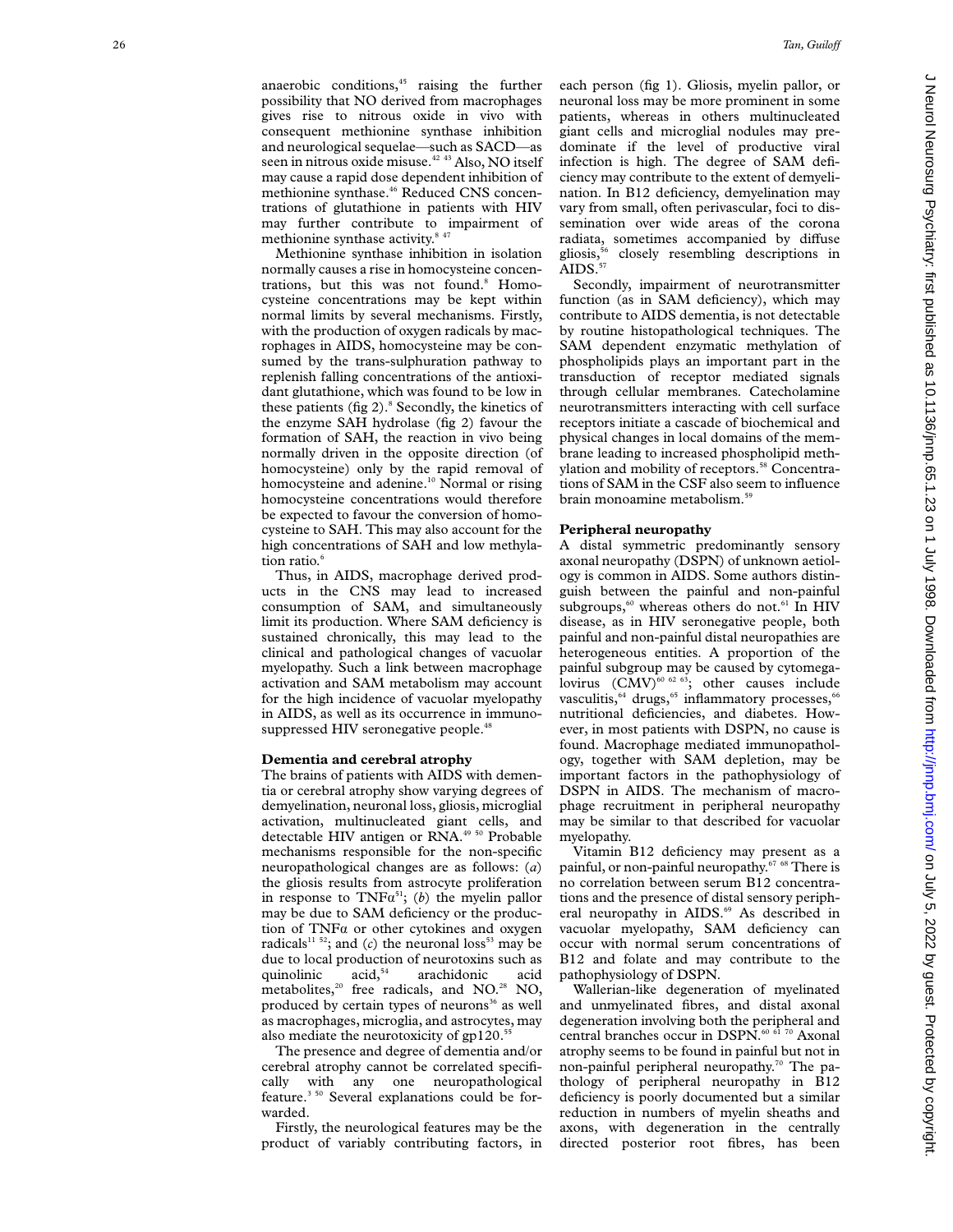described.<sup>71</sup> In B12 deficiency in monkeys, both Wallerian type axonal and myelin degeneration were seen in the peripheral nerves.<sup>7</sup>

Macrophages expressing  $TNF\alpha$  within degenerating nerve fibres seem to be activated to a greater extent, and present in higher density for a given degree of Wallerian-like degeneration in AIDS, compared with seronegative controls with neuropathy.<sup>61</sup> Cytokines secreted by activated macrophages may account for the damage to unmyelinated and myelinated fibres.

# **Clinical implications**

Supplementation with SAM has been used clinically in the treatment of various disorders including depression<sup>7</sup> and osteoarthritis.<sup>73</sup> Concentrations of SAM in the CSF can be raised by systemic oral SAM supplementation.<sup>8 40</sup> By contrast with methionine, it seems to be relatively non-toxic, both in short and long term animal studies and in over 10 years of clinical use.74 Also, there has been recent in vitro evidence that SAM may protect transplanted hepatocytes from the toxic effects of cytokines,75 prevent glutamate cytotoxicity in cultured cortical neurons,<sup>76</sup> and raise glutathione concentrations in CSF.<sup>8</sup> If this hypothesis is correct, SAM supplementation early in HIV disease may significantly reduce the incidence of vacuolar myelopathy, dementia, and peripheral neuropathy.

- 1 Tyor WR, Glass JD, Baumrind N, *et al*. Cytokine expression of macrophages in HIV-1-associated vacuolar myelopathy. *Neurology* 1993;**43**:1002–9.
- 2 Wesselingh SL, Glass J, McArthur JC, *et al*. Cytokine dysregulation in HIV-associated neurological disease. *Adv Neuroimmunol* 1994;**4**:199–206.
- 3 Tyor WR, Wesselingh SL, GriYn JL, *et al*. Unifying hypothesis for the pathogenesis of HIV-associated dementia com-plex, vacuolar myelopathy, and sensory neuropathy. *J*
- *Acquir Immune Defic Syndr Hum Retrovirol* 1995;9:379–88.<br>4 Tan SV, Guiloff RJ, Henderson DC, *et al.* AIDS-associated vacuolar myelopathy and tumor necrosis factor-alpha. *J Neurol Sci* 1996;**138**:134–44.
- 5 Surtees R, Hyland K, Smith I. Central-nervous-system methyl-group metabolism in children with neurological
- complications of HIV infection. *Lancet* 1990;**335**:619–21. 6 Keating JN, Trimble KC, Mulcahy F, *et al*. Evidence of brain methyltransferase inhibition and early brain involvement in HIV-positive patients. *Lancet* 1991;**337**:935–9.
- 7 Bottiglieri T, Hyland K, Reynolds EH. The clinical potential of ademetionine (S-adenosylmethionine) in neurological disorders. *Drugs* 1994;**48**:137–52. 8 Castagna A, Le Grazie C, Accordini A, *et al*. Cerebrospinal
- 8 Castagna A, Le Grazie C, Accordini A, et al. Cerebrospinal fluid S-adenosylmethionine (SAMe) and glutathione concentrations in HIV infection: effect of parenteral treatment<br>with SAMe. *Neurology* 1995;**45**:1678–83.<br>9 Petito CK, Navia BA, Cho ES, *et al.* Vacuolar myelopathy
- pathologically resembling subacute combined degenera-tion in patients with the acquired immunodeficiency
- 10 Surtees R. Biochemical pathogenesis of subacute combined degeneration of the spinal cord and brain. *J Inherit Metab*
- *Dis* 1993;16:762-70.<br>
11 Tyor WR, Glass JD, Griffin JW, et al. Cytokine expression in<br>
the brain during the acquired immunodeficiency syn-<br>
drome. Ann Neurol 1992;31:349-60.<br>
12 Wahl LM, Corcoran ML, Pyle SW, et al. Huma
- immunodeficiency virus glycoprotein (gp120) induction of monocyte arachidonic acid metabolites and interleukin 1. *Proc Natl Acad Sci (USA)* 1989;**86**:621–5.
- 13 Benveniste EN. Cytokine circuits in the brain: implications for AIDS dementia complex. In: Price RW, Perry SW, eds. *HIV, AIDS and the brain*. New York: Raven Press, 1994;**72**: 71–88.
- 14 Poli G, Kinter A, Justement JS, *et al.* Tumor necrosis factor *a* functions in an autocrine manner in the induction of human immunodeficiency virus expression. *Proc Natl Acad Sci (USA)* 1990;**87**:782–5.
- 15 Rosenberg ZF, Fauci AS. Cytokine induction of HIV
- expression. *Immunol Today* 1990;11:176–80.<br>16 Weiser B, Peress N, La Neve D, *et al.* Human immunodefi-<br>ciency virus type 1 expression in the central nervous system correlates directly with extent of disease. *Proc Natl Acad Sci USA* 1990;**87**:3997–4001. 17 Rosenblum M, Scheck AC, Cronin K, *et al*. Dissociation of
- AIDS-related vacuolar myelopathy and productive HIV-1 infection of the spinal cord. *Neurology* 1989;**39**:892–6.
- 18 Tan SV, Guiloff RJ, Scaravilli F. AIDS-associated vacuolar myelopathy - a morphometric study. *Brain* 1995;**118**:1247– 61
- 19 Petito CK, Vecchio D, Chen Y-T. HIV antigen and DNA in AIDS spinal cords correlate with macrophage infiltration but not with vacuolar myelopathy. *J Neuropathol Exp Neurol* 1994;**53**:86–94.
- 20 Genis P, Jett M, Bernton EW, *et al*. Cytokines and arachidonic metabolites produced during human immuno-deficiency virus (HIV)-infected macrophage-astroglia interactions: implications for the neuropathogenesis of HIV disease. *J Exp Med* 1992;**176**:1703–18.
- 21 Twerdy DJ, Glazer EW, Mott PL, *et al*. Modulation by tumor necrosis factor-á of human astroglial cell production of granulocyte-macrophage colony-stimulation factor (GM-CSF) and granulocyte colony-stimulationg factor (G-CSF). *J Neuroimmunol* 1991;**32**:269–78.
- 22 Rosenberg ZF, Fauci AS. Immunopathogenesis of HIV infection. *FASEB J* 1991;**5**:2382–90.
- 23 Selmaj KW, Raine CS. Tumor necrosis factor mediates myelin and oligodendrocyte damage in vitro. *Ann Neurol* 1988;**23**:339–46.
- 24 Apostolski S, McAlarney T, Quattrini A, *et al*. The gp120 glycoprotein of human immunodeficiency virus type 1 binds to sensory ganglion neurons. *Ann Neurol* 1993;**34**: 855–63.
- 25 van den Berg LH, Sadiq SA, Lederman S, *et al*. The gp120 glycoprotein of HIV-1 binds to sulfatide and to the myelin
- associated glycoprotein. *J Neurosci Res* 1992;**33**:513–8. 26 Sherry B, Cerami A. Cachectin/tumor necrosis factor exerts endocrine, paracrine, and autocrine control of inflammatory responses. *J Cell Biol* 1988;**107**:1269–77.
- 27 Goudreau G, Carpenter S, Beaulieu N, *et al*. Vacuolar myelopathy in transgenic mice expressing human immuno-deficiency virus type 1 proteins under the regulation of the myelin basic protein promoter. *Nat Med* 1996;**2**:655–61.
- 28 Bukrinsky MI, Nottet HSLM, Schmidtmayerova H, *et al*. Regulation of nitric oxide synthase activity in human immunodeficiency virus type 1 (HIV-1)-infected monocytes: implications for HIV-associated neurological
- disease. *J Exp Med* 1995;**181**:735–45. 29 Stuehr DJ, Cho HJ, Kwon NS, *et al*. Purification and characterization of the cytokine-induced macrophage nitric oxide synthase: an FAD- and FMN-containing flavopro-tein. *Proc Natl Acad Sci (USA)* 1991;**88**:7773–7.
- 30 McCall T, Vallence P. Nitric oxide takes centre-stage with newly defined roles. *Trends Pharmacol Sci* 1992;**13**:1–6.
- 31 Miller B, Sarantis M, Traynelis SF, *et al*. Potentiation of NMDA receptor currents by arachidonic acid. *Nature* 1992;**355**:722–5.
- 32 Radi R, Beckman JS, Bush KM, *et al*. Peroxynitrite-induced membrane lipid peroxidation: the cytotoxic potential of superoxide and nitric oxide. *Arch Biochem Biophys* 1991; **<sup>288</sup>**:481–7.
- 33 Radi R, Beckman JS, Bush KM, *et al*. Peroxynitrite oxidation of sulfhydryls. The cytotoxic potential of superoxide and nitric oxide. *J Biol Chem* 1991;**266**:4244– 50.
- 34 Pryor WA, Jin X, Squadrito GL. One- and two-electron oxidations of methionine by peroxynitrite. *Proc Natl Acad Sci (USA)* 1994;**91**:11173–7.
- 35 Olanow CW. A radical hypothesis for neurodegeneration. *Trends Neurosci* 1993;**16**:439–44. 36 Snyder SH. Nitric oxide and neurons. *Curr Opin Neurobiol*
- 1992;**2**:323–7. 37 Selmaj K, Raine CS, Farooq M, *et al*. Cytokine cytotoxicity
- against oligodendrocytes: apoptosis induced by lympho-toxin. *J Immunol* 1991;**147**:1522–9.
- 38 Chiodi F, Norkrans F, Hagberg L,*et al*. Human immunode-ficiency virus infection of the brain. II Detection of intrathecally synthesized antibodies by enzyme linked immunosorbent assay and imprint immunofixation. *J Neurol Sci* 1988;**87**:37–48.
- 39 Baldessarini RJ. Neuropharmacology of S-adenosyl-Lmethionine. *Am J Med* 1987 **83**(suppl 5A):95–103.
- 40 Surtees R, Leonard J, Austin S. Association of demyelination with deficiency of cerebrospinal-fluid S-adenosylmethionine in inborn errors of methyl-transfer pathway. *Lancet* 1991;**338**:1550–4.
- 41 Scott JM, Weir DG. The methyl folate trap. *Lancet* 1981;i:337–40.
- 42 Dinn JJ, McCann S, Wilson P, *et al*. Animal model for subacute combined degeneration. *Lancet*:1978;ii:1154.
- 43 Layser RB. Myeloneuropathy after prolonged exposure to nitrous oxide. *Lancet* 1978;ii:1227–30.
- 44 Harriman GR, Smith PD, Horne MK, *et al*. Vitamin B12 malabsorption in patients with acquired immunodeficiency syndrome. *Arch Intern Med* 1989;**149**:2039–41.
- 45 Zhao XJ, Sampath J, Caughey WS. Cytochrome c oxidase catalysis of the reduction of nitric oxide to nitrous oxide. *Biochem Biophys Res Commun* 1995;**212**:1054–60.
- 46 Nicolaou A, Ast T, Garcia CV, *et al*. In vitro NO and N2O inhibition of the branch point enzyme vitamin B12 dependent methionine synthase from rat brain synaptosomes. *Biochem Soc Trans* 1994;**22**:296S.
- 47 Pajares M, Duran C, Corrales F, *et al*. Modulation of rat liver S-adenosylmethionine synthetase activity by glutathione. *J Biol Chem* 1992;**367**:17598–605.
- 48 Kamin SS, Petito CK. Idiopathic myelopathies with white matter vacuolation in non-acquired immunodeficiency syndrome patients. *Hum Pathol* 1991;**22**:816–24.
- 49 Gelman BB, Guinto FC Jr. Morphometry, histopathology, and tomography of cerebral atrophy in the acquired immunodeficiency syndrome. *Ann Neurol* 1992;**31**:32–40.